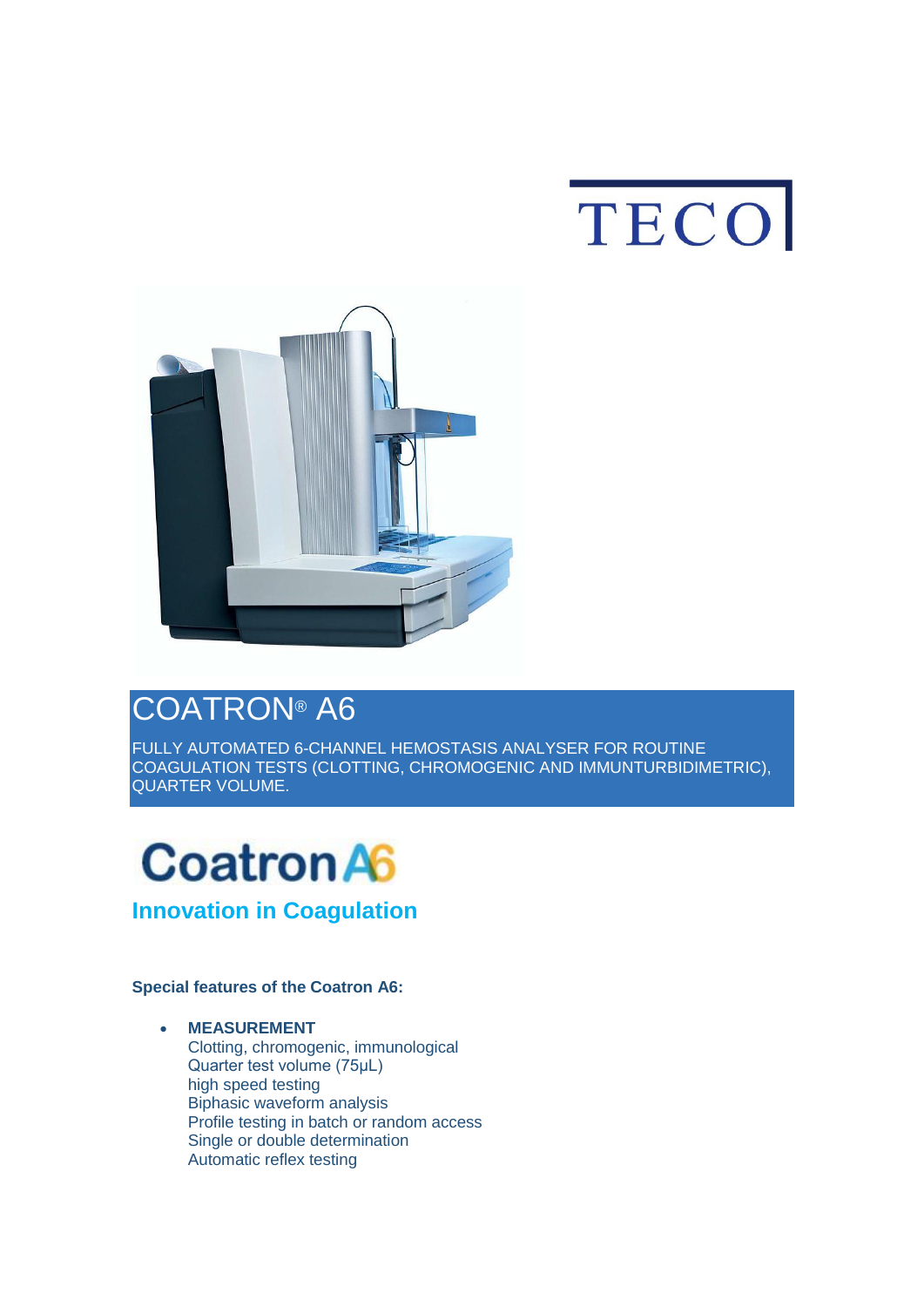#### **SAMPLE**

3 x 15 primary tubes Positive sample identification (ID and rack position ) with barcode Cap Piercing for BD Vaccutainer® or Sarstedt Monovette®. Micro tubes like Eppendorf® 2mL for pediatric samples Emergency STAT position Sample continous loading in random access mode

#### **SYSTEM**

6 optic channels at 405nm with auto light sensing and extraneous light elimination to reduce interferences such like bilirubin or sunlight. High-precision XYZ pipetting system with liquid level sensor Long living and flexible Cap Piercing needle Integrated laser barcode reader for samples and reagent Bi-directional Interface for PC-Link to LIS. Optional trolley to enlarge the waste management Integrated graphical thermal printer 34 heated and cooled positions for reagents, controls, buffers Integrated drawers for consumables System configuration as "OPEN" or "CLOSED"

#### **QUALITY CONTROL**

Onboard positions for up to 4 control plasma. Auto QC flagging for errorneous results One click report with Levey-Jennings graph and Westgard analysis LOT. number ( control + reagent) specific QC analysis is possible

#### **SOFTWARE**

An intuitive TECO familiar graphical user interface. Multi language dialogue (English, German, Spanish, Italian a.o.) Free programmable test protocols to change or adapt new tests Calculation of activity %, INR, Ratio, g/L, mg/dL and more. Calibration curve can be identified with up to 6 points per test. Simple firmware update

#### **SPECIAL FUNCTIONS**

Automatic plasma dilutions up to 1:100 Automatic test calibration routines Automatic test skip, if reagent run out. Full database for patient history. Patient monitoring for long time periods Reaction curve monitoring

#### **ECONOMIC**

Quarter test volume to 75% cost savings. Reagent dead volume is below 200 μL Very economic consumption of rinse and cleaning solution. All critical system parameters are monitored and make the Instrument nearly free of service.